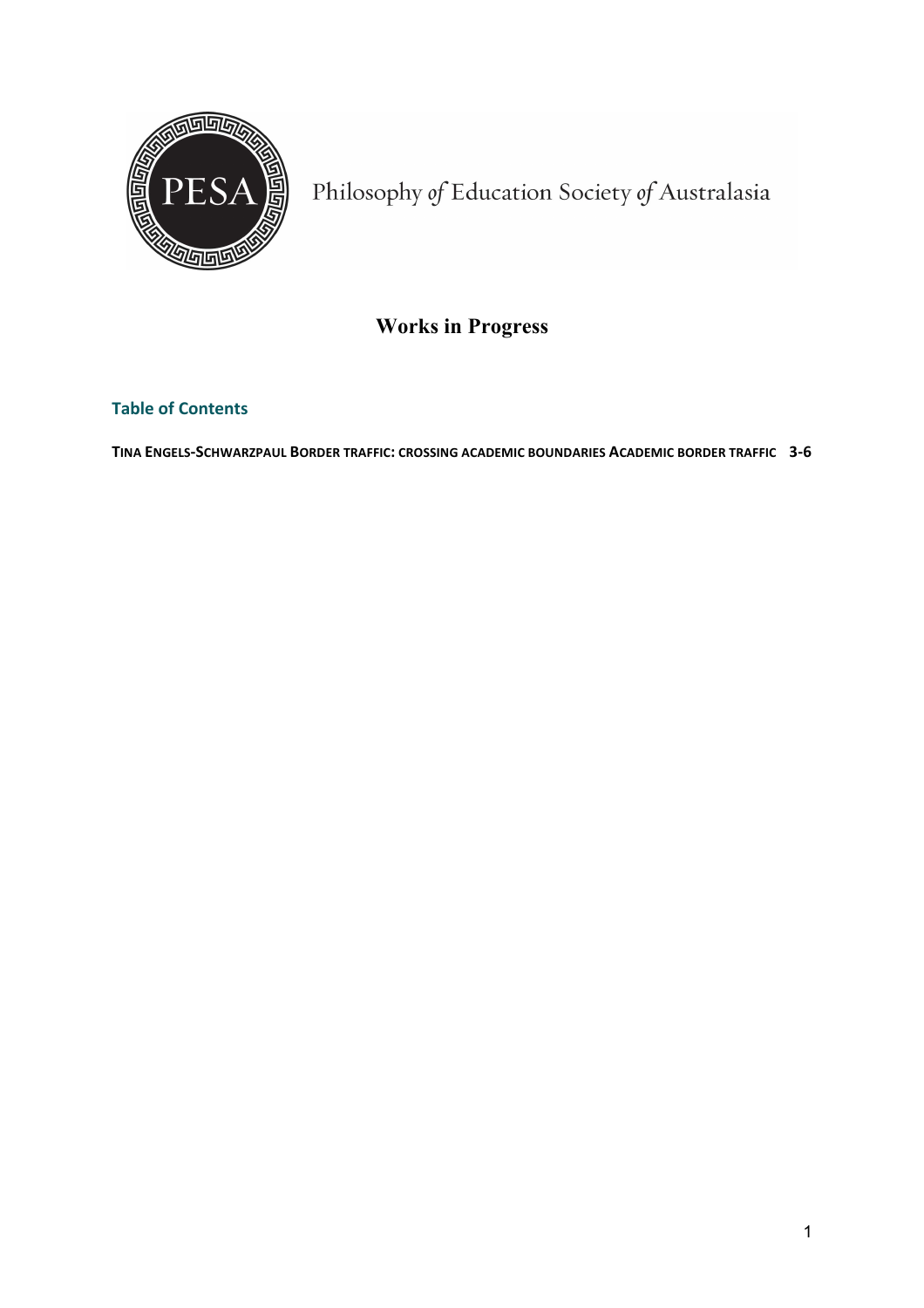

Philosophy of Education Society of Australasia

## **PESA CONFERENCE 2014**

## **Author name: Tina Engels-Schwarzpaul University/institution/affiliation: AUT University Title: Border traffic: crossing academic boundaries**

#### **Abstract:**

This conference panel will be an opportunity to explore Other Thoughts and Renegade Knowledges in postgraduate research supervision. The first, namely the thoughts of non-traditional researchers in newly emerging disciplines,<sup>1</sup> were explored by 28 authors in *Of Other Thoughts: Non-traditional ways* to the doctorate (Engels-Schwarzpaul & Peters, 2013). As I was editing this book, though, reflecting on recent developments in the New Zealand tertiary sector, I began to feel uneasy about the educational system's remarkable ability to assimilate difference. In a neo-liberal knowledge economy, any form of knowing presents as an exploitable resource. The ascent of different kinds of intelligence into the preserves of academic knowledge production (for example, in the areas of postgraduate research inspired by creative practice-led and Māori and Pacific approaches) is therefore always about to be institutionalised. This presents chances and challenges at the same time.

Conceptually countering the inward movement of new arrivals carrying Other Thoughts into the academy, Renegade Knowledges are produced by those who, dissatisfied by established academic contents, practices and procedures, turn away, towards an outside that is, not unlike Michel Foucault's *heterotopia*, still linked to the institution.<sup>2</sup>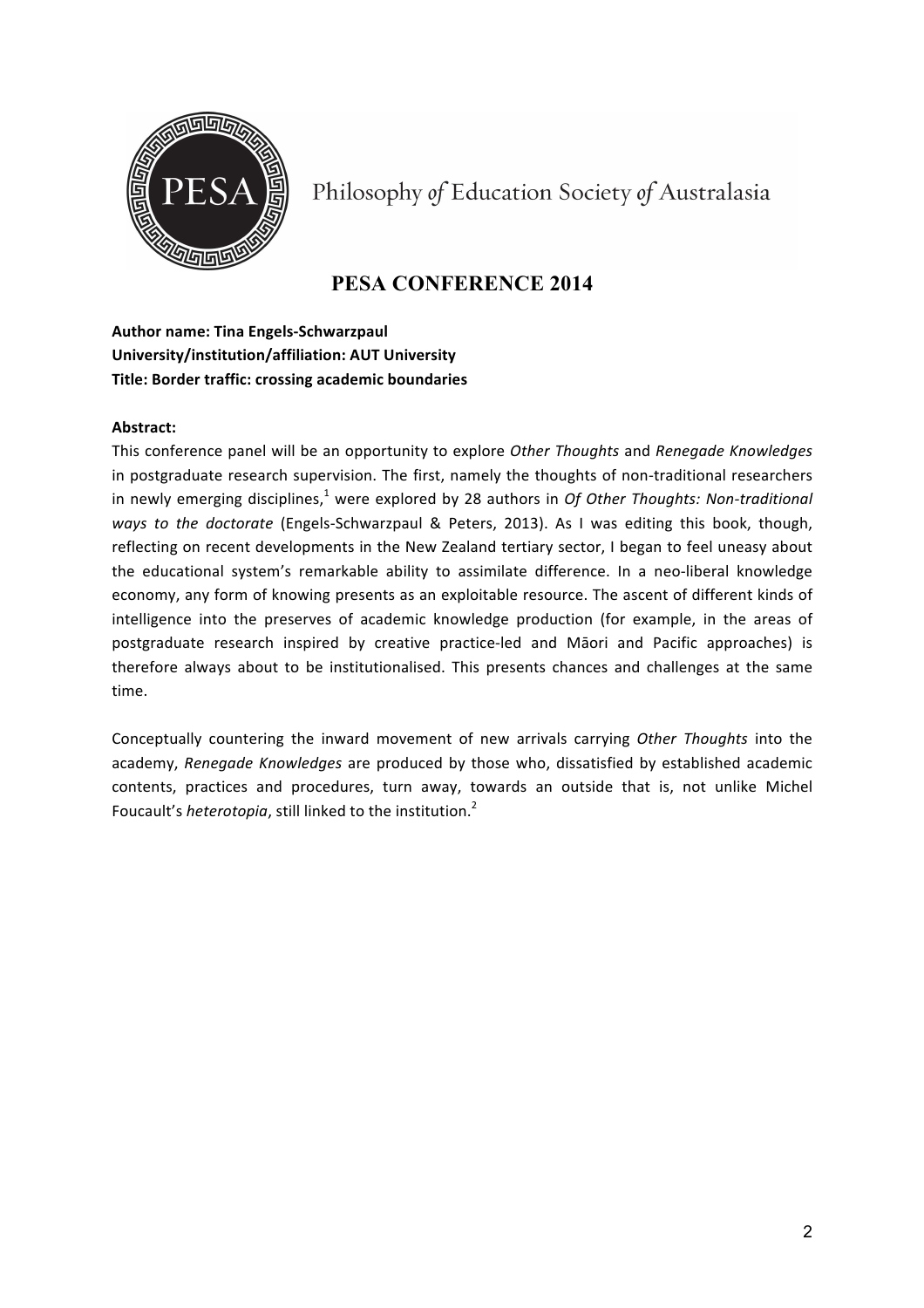#### **Academic border traffic**

In this dynamic situation, non-traditional candidates, whose knowledge has traditionally been marginalised, have new opportunities to confront the mainstream with un-subjugated knowledges and counter-memories. Through critical engagements with established bodies of knowledge, literatures and methods, they can change the academic landscape. The challenge then, though, is to resist co-optation and subjugation; to refrain from partaking in exclusionary practices by becoming part of, and taking part in, what Jacques Rancière calls the *count*, where only some are counted in and "the unaccounted-for ... have no part" (2001, thesis 6).

This count is not fixed: more and more previously unaccounted-for postgraduate researchers negotiate academic boundaries, neither completely from inside the institution, nor completely from outside. They transform the (meanwhile widely recognised) periodic paradigm shifts in knowledge production into a permanent condition. Many have already mastered Western concepts at undergraduate or even postgraduate levels before gaining access to New Zealand universities. They also bring with them Other Thoughts to inform their research. At the same time, *Renegade Knowledges* issue challenges to the system from within. Often educated within established canons, indigenous, feminist, postcolonial, environmental and sexual minorities scholars are amongst the renegades, gate crashers, arrivés, fence sitters and crossers implicated in the border work. I suggest that the inverse directions of local border traffic (centripetally seeking closeness to a real or imagined centre and centrifugally straining away from the institutional core) can be complementary and mutually beneficial. Jointly, they undoubtedly bring new knowledges to the institution and simultaneously contest and unsettle existing knowledge. No less than major, clearly visible events, their small acts of resistance and compliance, rebellion and co-optation account for the continual border traffic of *Other Thoughts* and *Renegade Knowledges*. As Norman Denzin and Yvonna Lincoln observe, the generative oscillations in the academic margins are crucial for an understanding of how knowledge is produced. Preventing any form of knowledge from becoming too settled and obedient, "paradigmatic controversies are often taking place at the edges ... the places that show the most promise for projecting" the trajectory of present and future research (2011, p. 121).

#### **Politics, Assimilation and Containment**

When those who have no part in a prevailing order confront it, they change what Rancière calls the "distribution of the sensible", which defines what is intelligible, visible and audible (2004b, p.1) and apportions ways of doing, being, and saying (1999, p. 29).<sup>3</sup> In Eurocentric regimes based on "selfuniversalising philosophies", for instance, other ways of seeing and naming the world remain largely invisible. Those without part are denied "the capacity to think critically or creatively by way of enabling, authorising, and empowering themselves to think for the world" (Dabashi, 2011). Their intelligibility is diminished, along with their visibility, until they present as a 'problem'.<sup>4</sup> This condition can be challenged through a politics, or dissensus, that seeks to transform the prevailing regimes of discounting and miscounting, and to make visible all agents and operations involved. By showing the "presence of two worlds in one" (Rancière, 2010, p. 37) and the "equality between any and every speaking being" (1999, p. 30), dissensus makes place for heterogeneous processes.

At their moment of success, then, newcomers can visibly change the educational system: its orientations and goals, policies, curricula, roles and responsibilities, supplies, technologies and physical spaces. Once their heterogeneous agendas become absorbed into the system, however, the very administrative and governance forces that previously discounted the value of their thoughts will likely assimilate their energies to their own purposes. In competitive, profit driven markets, for example, many UK, Australian and New Zealand universities seek to expand their product range by offering creative practice-led research degrees. These have long been regarded with suspicion and made to conform to established criteria. This is, therefore, an exciting time for practice-led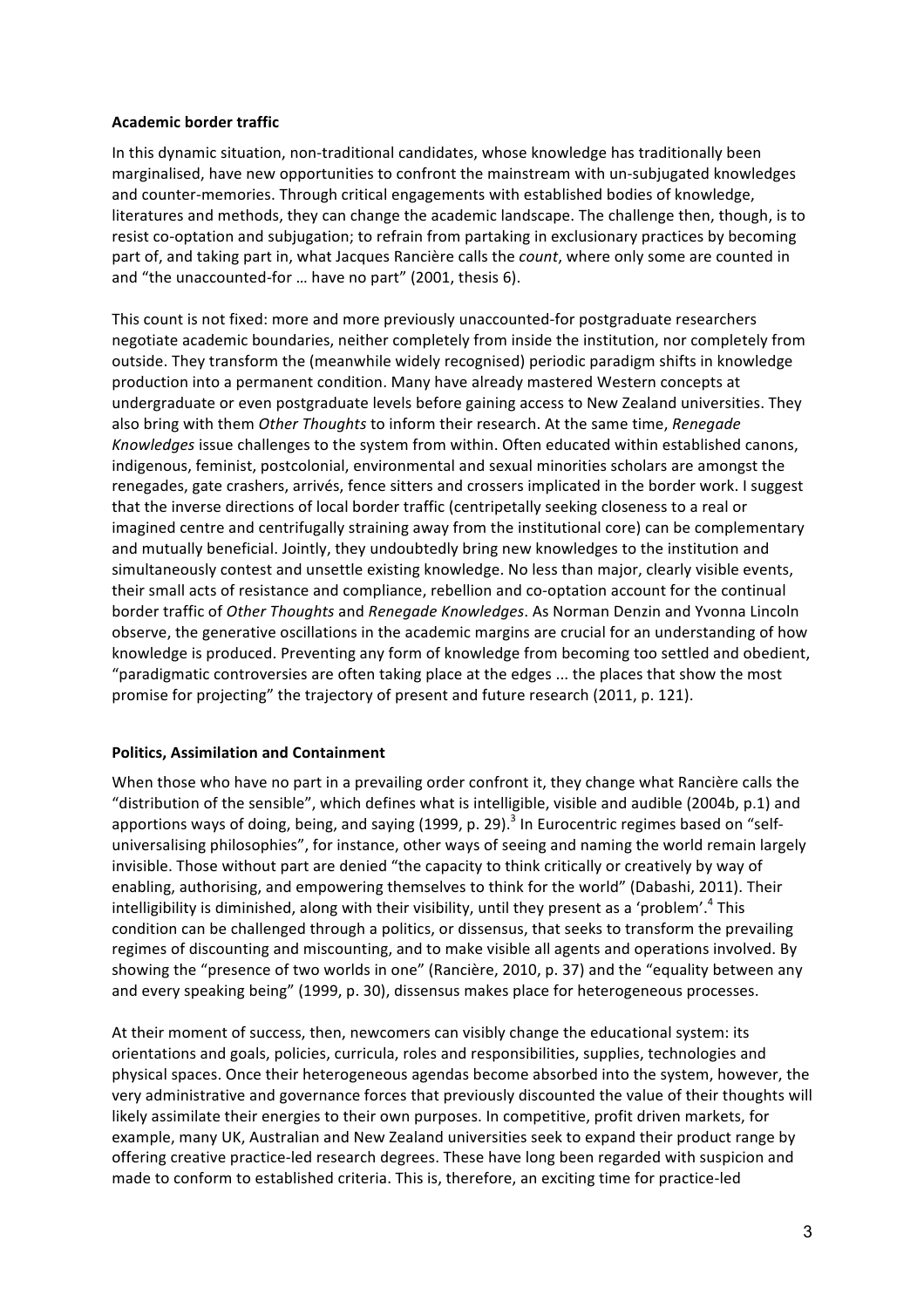postgraduate research, and candidates can to an extent participate in determining the criteria by which they are judged. However, a formalisation and standardisation seems already under way, as academic management is taking back control of processes and standards.<sup>5</sup> Or, to use a specifically New Zealand example, the fact that research degree completions by Māori and Pacific students attract twice the standard Government funding has created a new interest in these theses. This could, of course, be seen as a positive development and an opening to cultural difference – were it not that research conditions for those candidates do not automatically improve. The usual quality standards and rigour concerning supervision are not necessarily applied, either. Thus, rather than securing Māori and Pacific researchers (or at least experts in Māori and Pacific research approaches) as supervisors, institutions stand by as these theses are supervised by staff who may hitherto have considered Māori and other indigenous epistemologies trite and irrelevant. Sometimes, those supervisors even actively recruit Māori and Pacific candidates, presumably in the expectation of institutional recognition, while much better qualified Māori and Pacific scholars may not find employment.<sup>6</sup>

In such constellations, the original intent of assimilation, "a unidimensional, oneway process by which outsiders [relinquish] their own culture in favour of that of the dominant society" (Abercrombie, Hill, & Turner, 2006, p. 20) is likely to dissipate critical forces and to demand unreserved integration into the dominant order from newcomers. In any event, new kinds of intelligence that threaten to disrupt the prevailing institutional order are inevitably met with cooptation by that very order (Chambers, 2010, p. 68). As politics is arrested, the modus operandi then returns to "statist practices" (Rancière, 2010, p. 37) that degrade, convert, and possibly eliminate the unsettling and creative potential of dissensus (Chambers, 2012, p. 73).<sup>7</sup>

#### **Re-configuring borders**

Clearly, then, challenges from non-traditional and renegade candidates and supervisors concerning the validity and value of established institutional goals and norms can help prevent insincere assimilation of difference. Without them, inclusion tends to take place "from the inside out", emanating from those who already have a part, and can set the terms, while "those who wish to be included [have] to meet those terms" (Bingham, Biesta, & Rancière, 2010, p. 81). Border crossers can lever out these terms when they act "as if intellectual equality were indeed real and effectual" (Rancière, 2004a, p. 219; see also 2010, pp. 1, 15), providing, in a climate of institutional harmonisation, a transgressive will and a dissonance that can throw different epistemologies into focus, thereby revealing the contingent nature of any academic configuration.<sup>8</sup>

Whether institutions can respond adequately to these border struggles depends on their selfunderstanding: as establishments, they tend to be aloof and beyond the influence of students. In most established institutions, there is a strong impulse to close spaces of resistance, to produce continuity and consensus, and to consolidate and arrest movements that threaten to get out of control. If this impulse produces inflexible and unbending attitudes and policies, renegades or holdouts have little choice but to seek their own spaces. Thus, in Aotearoa/New Zealand, Māori students and postgraduate researchers have voted with their feet by enrolling in Wānanga (tertiary institutions which provide education in a Māori context). Mainstream universities are all the poorer for it. Within my own institution, I have be told by three PhD candidates that they left our School of Art and Design to enrol at Te Ara Poutama, AUT's Faculty of Māori Development, to work in an environment that wholeheartedly and competently supported their Maori and Pacific research orientations – despite the fact Te Ara Poutama cannot offer expert supervision in art and design. Again, our School is all the poorer for it – particularly since all candidates, understandably, left without instigating an open debate of the problem. Jean-Paul Sartre foresaw such disengagements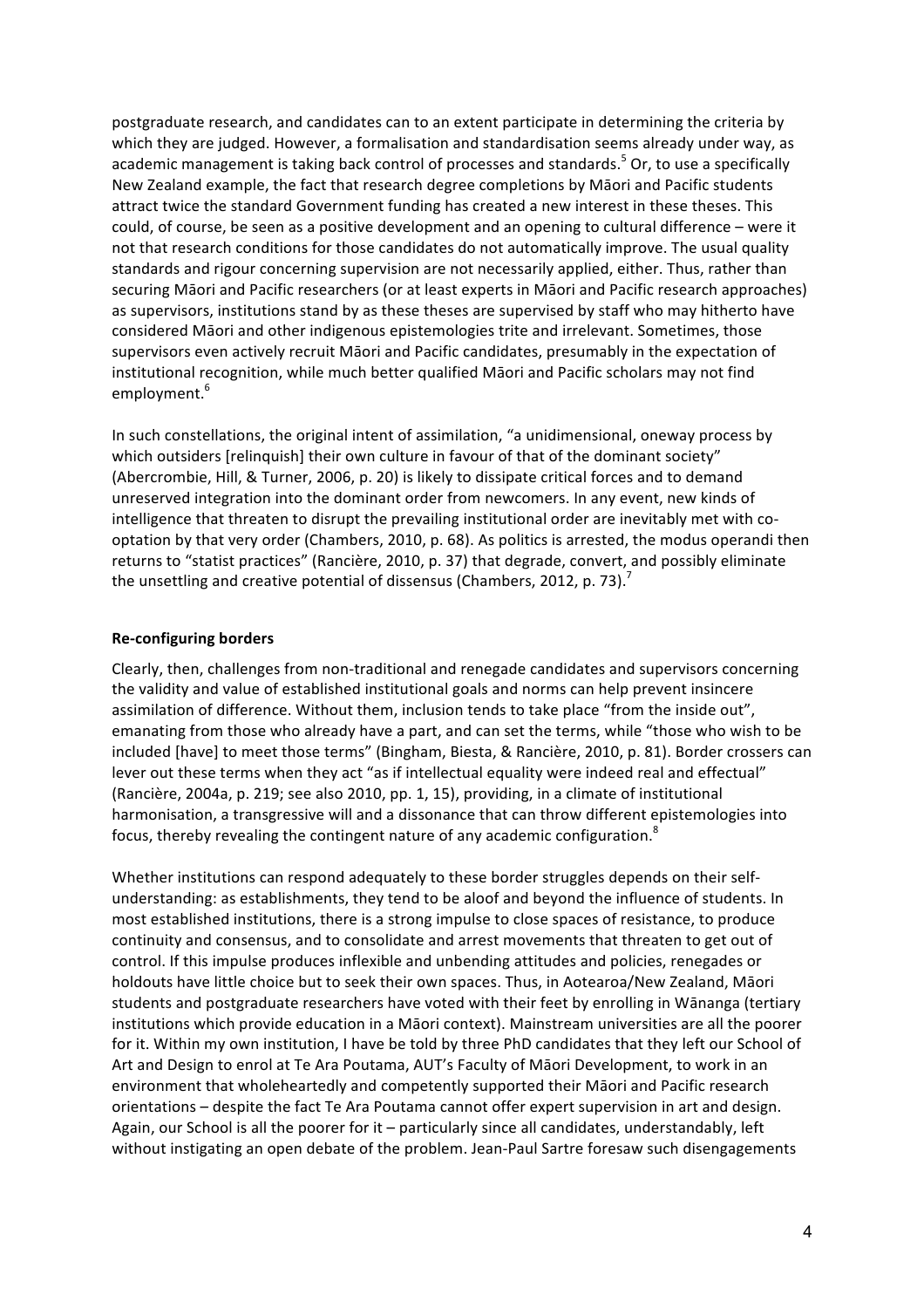already in 1961, when he wrote in his prologue to Frantz Fanon's The wretched of the earth (for a French audience): "listen, pay attention, Fanon is no longer talking to us" (quoted in Mignolo, 2013).

If they do not wish to perpetuate a form of apartheid in tertiary education, universities will have to remember the "processes, creative phenomena, meaning-making activities or supports" that are more amenable to change and collaboration, and that are already part of their constitution (Pesce, 2011). A greater willingness to engage in genuine politics could reconfigure institutional boundaries. It would grant space to a dissensus about "the disparate logics of equality and domination", the prevailing distribution of the sensible, and about "who has a part or who counts" (Chambers, 2010, p. 199, 200). As a set of practices, *Other Thoughts* and *Renegade Knowledges* can both contribute to this process. Taking place inside and outside, they are both linked to and contradict the epistemologies and methodologies prevailing in Western institutions. The tensions and struggles they engage not only reconfigure the borders of the academy, they also spread into the entire institution (Mezzadra & Neilson, 2013, p. 13), thereby redefining the territory of postgraduate research.

#### **References**

- Abercrombie, N., Hill, S., & Turner, B. S. (2006). *The Penguin Dictionary of Sociology*. London, UK: Penguin Books.
- Bingham, C. W., Biesta, G., & Rancière, J. (2010). *Jacques Rancière: Education, Truth, Emancipation*. London, UK: Continuum.
- Chambers, S. A. (2010). Jacques Ranciere (1940-). In J. Simons (Ed.), *From Agamben to Žižek:* Contemporary Critical Theorists (pp. 194-209). Edinburgh, UK: Edinburgh University Press.
- Chambers, S. A. (2010). Police and Oligarchy. In J.-P. Deranty (Ed.), *Jacques Rancière: Key Concepts* (pp. 57-68). Milton Park, UK: Routledge.
- Chambers, S. A. (2012). *The Lessons of Ranciere*. Oxford, UK: Oxford University Press.
- Cunningham, C. (2011). Chapter 11: Adolescent development for Māori. In *Improving the Transition. Reducing Social and Psychological Morbidity During Adolescence. A Report from the Prime Minister's Chief Science Advisor* (pp. 145-152). Auckland, NZ: Office of the Prime Minister's Science Advisory Committee.
- Dabashi, H. (2011). Slavoj Zizek and Harum Scarum. Al Jazeera. Retrieved from http://www.aljazeera.com/indepth/opinion/2011/11/2011111011283172950.html
- Denzin, N. K., & Lincoln, Y. S. (2011). The SAGE Handbook of Qualitative Research. Los Angeles, CA: Sage Publications, Incorporated.
- Engels-Schwarzpaul, A.-Chr. (2013). Non-Traditional Ways to the Doctorate: Introduction. In A.-Chr. Engels-Schwarzpaul & M. A. Peters (Eds.), *Of Other Thoughts: Non-Traditional Ways to the Doctorate. A Guidebook for Candidates and Supervisors* (pp. 1-14). Rotterdam, Netherlands: Sense Publishers.
- Engels-Schwarzpaul, A.-Chr., & Peters, M. A. (Eds.). (2013). *Of Other Thoughts: Non-Traditional Ways to the Doctorate. A Guidebook for Candidates and Supervisors. Rotterdam, Netherlands:* Sense Publishers.
- Foucault, M. (1986). Of Other Spaces. *Diacritics, 16*(1), 22-27. (Original work published 1984 "Des Espaces Autres" in *Architecture-Mouvement-Continuité*, based on a lecture of 1967)
- Mezzadra, S., & Neilson, B. (2013). *Border as Method, or, the Multiplication of Labor*: Duke University Press.
- Mignolo, W. (2013). Yes We Can: Non-European Thinkers and Philosophers. Al Jazeera. Retrieved from http://www.aljazeera.com/indepth/opinion/2013/02/20132672747320891.html